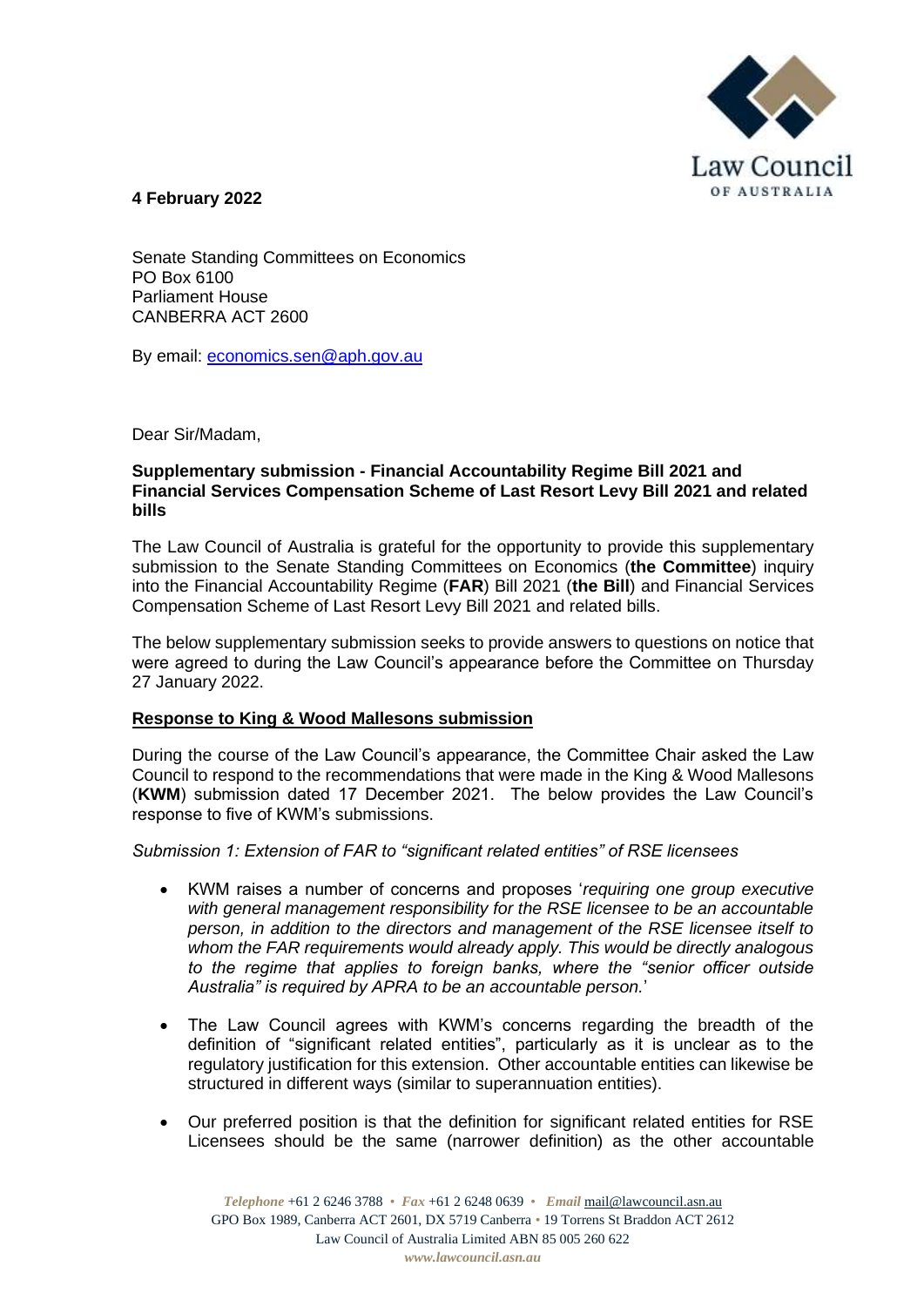entities. In this context, the Law Council is comfortable with the proposal put forward by KWM set out above.

- *Submission 2: Civil penalties should not be imposed on individuals without fault*
- KWM is concerned that the civil penalties described in FAR apply even where the offender has not intentionally contravened the law. They propose: *civil penalties could only be imposed on individuals who have been involved in a contravention by the accountable entity (in the circumstances as described in the FAR Bill), and who have also acted dishonestly, intentionally or recklessly. We think this is the intention and at the very least should be confirmed in the Explanatory Memorandum for the FAR Bill.*
- The Law Council's primary submission remains that no civil penalty provisions should be included in the Bill (see p. 8, [24]-[25] of the Law Council's submissions on FAR). However, if any civil penalty provision is included, we agree it is preferable to limit it so it does not apply where the offender has not intentionally contravened the law.

*Submission 3: Continued overlap and 'stepping stones' risk with obligations on individuals to ensure compliance with financial services laws*

- KWM submits the individual accountability obligation is essentially an obligation to comply with existing obligations and is onerous.
- The Law Council agrees with this and raises the same concerns at pages 6-7, [11]- [14] of the Law Council's initial submission to the Committee.

### *Submission 4: Prescribed "accountable person" roles continue to require clarification*

- KWM is concerned that: *The consultation materials released in July 2021 included the "Financial Accountability Regime – List of prescribed responsibilities and positions – Policy Proposal Paper", which set out the Government's proposal regarding the responsibilities and positions that should result in a person being an Accountable Person. The FAR Bill provides for these matters to be addressed in the Minister Rules, which have not yet been released for consultation.*
- The Law Council agrees that ideally consultation should occur before passage of the Bill.

#### *Submission 5: Timing*

- KWM submits: *The FAR Bill is expressed to apply to ADIs from the later of 1 July 2022 or the date that is 6 months after the commencement of the Act. If the latter approach applies (due to a delay in the passage of the FAR Bill) then we note that there is a possibility that obligations could begin applying to ADIs mid-month. To assist in business certainty and smooth the transition, we would recommend that the obligations begin to apply from the first day of a calendar month.*
- The Law Council would have no objection to what is proposed.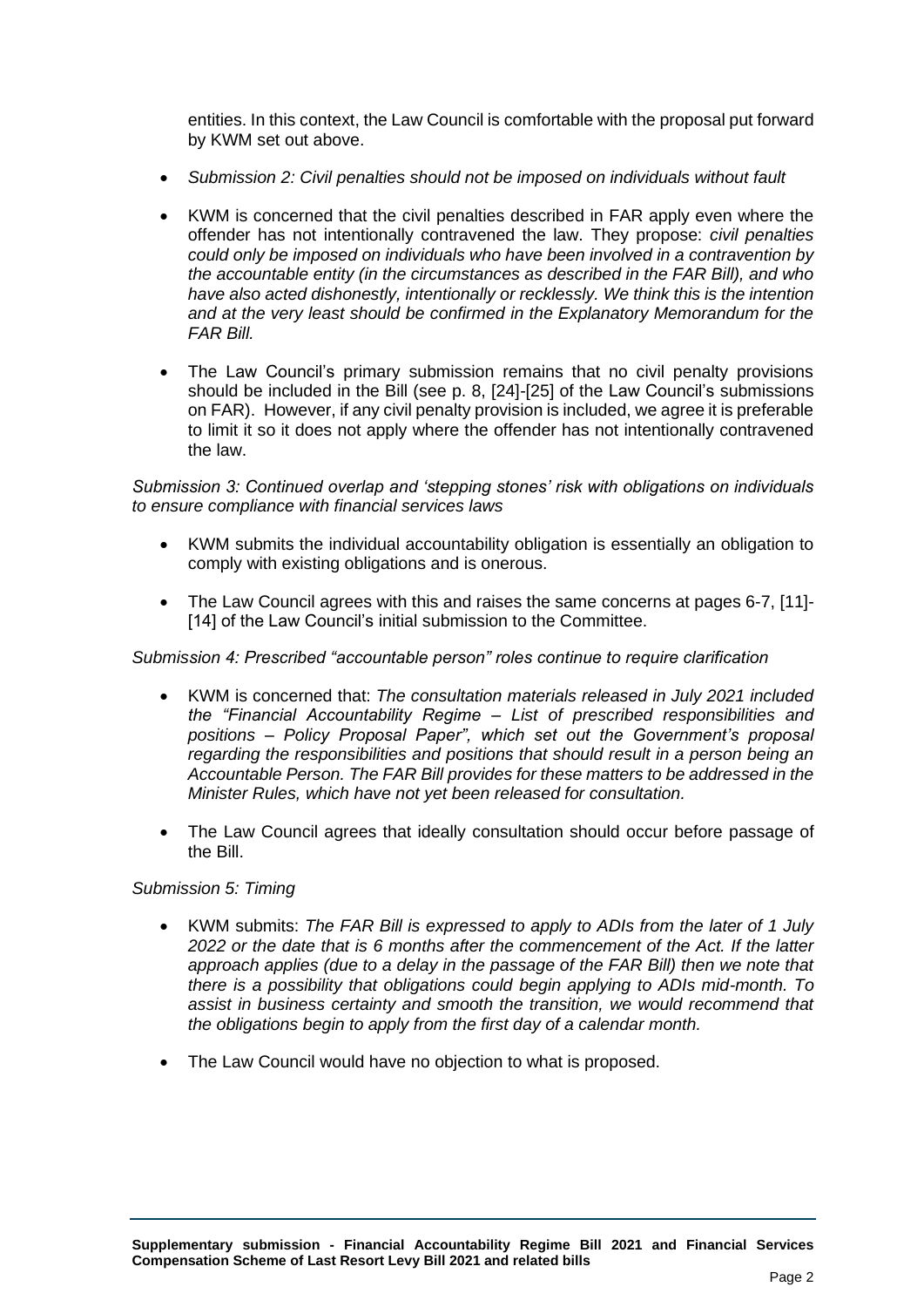# **Managed investment schemes**

Senator Pratt asked if the Law Council had a view on "bringing managed investment schemes in" and whether it had "any sense of what unpaid determinations Australian Financial Complaints Authority (**AFCA**) currently have for products that aren't managed investment schemes".

Compensation under the proposed statutory compensation scheme of last resort (**CSLR**) would only be potentially payable to a consumer in respect of a "relevant AFCA determination".

A "relevant AFCA determination" would be defined in proposed section 1065 as one which related to one or more of:

- engaging in credit activity;
- providing personal financial product advice to a person as a retail client about one or more "relevant financial products" (within the meaning of Part 7.6 of the *Corporations Act 2001* (Cth) (**Corporations Act**));
- dealing in securities for a person as a retail client, other than issuing securities.

In Part 7.6 of the Corporations Act, a "relevant financial product" is any financial product that is not a basic banking product, general insurance product or consumer credit insurance. It would include securities, interests in managed investment schemes as well as several other types of financial products.

The scope of financial products for which personal advice is given which can be the subject of a "relevant AFCA determination" is broader than those for which dealing services are provided. This means a consumer's eligibility to receive compensation can be impacted by whether or not they obtained financial advice, and there are some scenarios where a consumer who received financial advice may be eligible for compensation and a consumer who invested without seeking advice will not.

The Financial Services Committee of the Law Council's Business Law Section (**FSC**) in its submission of 17 December 2021 to the Committee relating to the Financial Sector Reform (Hayne Royal Commission Response No. 3) Bill 2021 (**Hayne Bill**) was unable to identify a rationale for why a dealing activity relating to shares in a company (which are securities) could be the subject of a "relevant AFCA determination", whereas a dealing activity relating to units in a managed fund (which are interests in a managed investment scheme and are not securities) could not.

As noted in the submission, the FSC was uncertain whether the drafters of the Hayne Bill had been potentially labouring under a misapprehension that the reference to "securities" would include interests in managed investment schemes (such as units in a managed funds). When used in Chapter 7 of the Corporations Act, the term "securities" has the meaning given in section 761A of the Corporations Act and only includes an interest in a managed investment scheme when it is used in Part 7.11.

It appears that there were submissions made to the Committee, and discussed at some length at the Hearing, to the effect that AFCA determinations made against the *operators* of managed investment schemes should be "relevant AFCA determinations". To bring operators of managed investment schemes within the scope of the CSLR, the definition of "relevant AFCA determination" would need to both include dealing in interests in a managed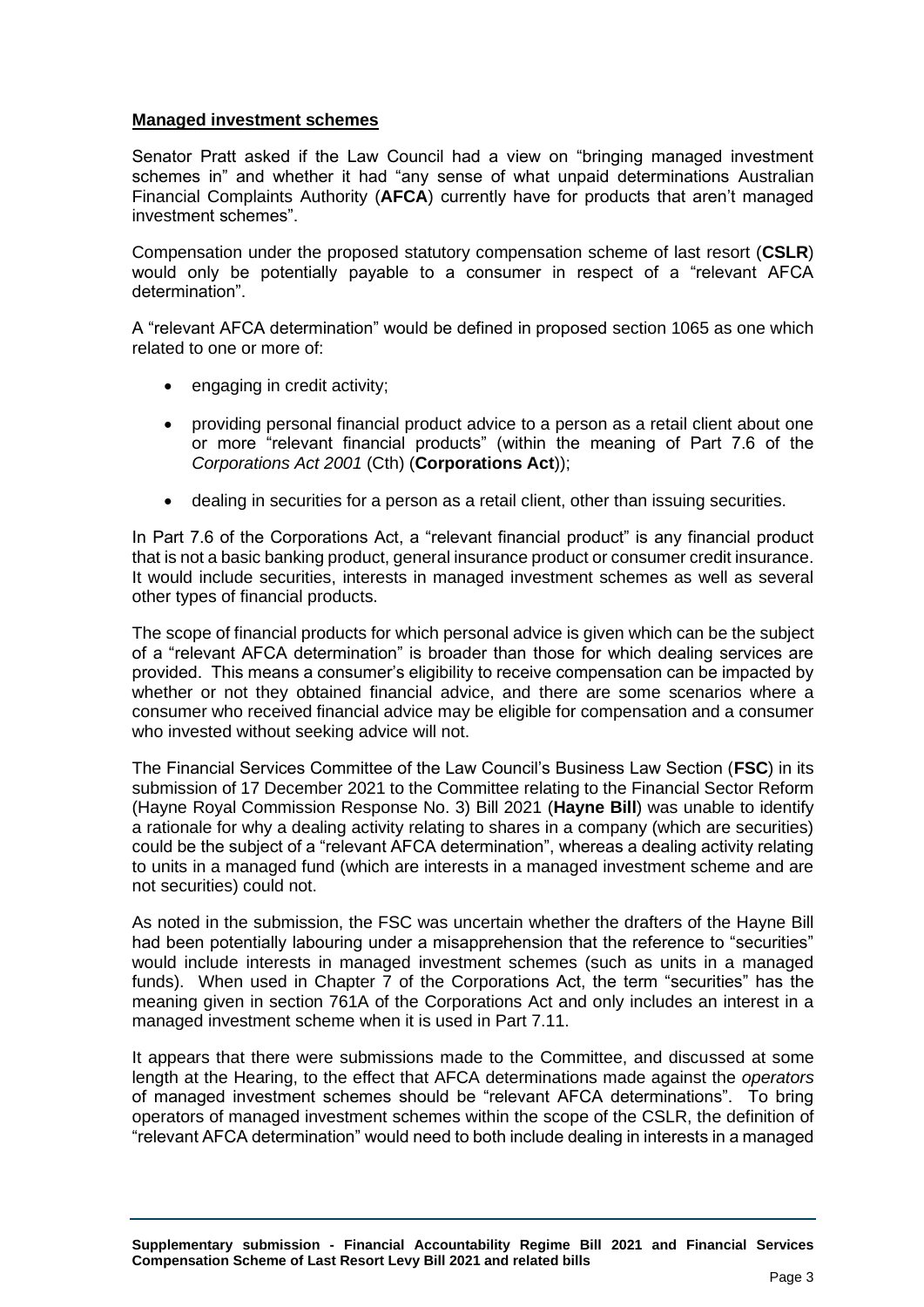investment scheme *and* exclude the current "other than issuing" wording with regard to interests in managed investment schemes.

The FSC's comment on the drafting as to which "dealing" services could be a "relevant AFCA determination" to which the CSLR would apply was *not* intended to question the policy of excluding unpaid determinations against financial product issuers (such as the operators of managed investment schemes) from the CSLR (and this is not a matter on which the FSC seeks to express a view). The FSC agrees that any expansion to the scope of the CSLR would require proper and thorough analysis of the financial and legal consequences, which would demand additional time and resources.

The FSC is not armed with information of the nature that the Committee seeks on unpaid AFCA determinations and is of the view that AFCA is the appropriate body to provide that information.

Senator Pratt also asked the Law Council to "look at the DH Flinders case". The case of *D H Flinders Pty Ltd v Australian Financial Complaints Authority Limited* [2020] NSWSC 1690 involved a situation where the AFCA rules in place at the time did not provide AFCA with jurisdiction to deal with complaints made against DH Flinders Pty Ltd (the **Licensee**) in circumstances where a former authorised representative of the Licensee had acted outside of the scope of their authority. The complaints were made about a financial product that the authorised representative had offered without the knowledge of the Licensee.

The AFCA rules have since been amended to better align them with the liability regime under the Corporations Act. The FSC understands that those amendments were designed to ensure that, going forward, AFCA has jurisdiction to deal with complaints made about acts of authorised representatives of a licensee that were outside the scope of authority given by the licensee.

The FSC notes that the Licensee in the DH Flinders case was not the issuer of the financial product about which was the subject of the AFCA complaints and is not in a position to make specific comments about what kind of financial product it was, who the issuer of that product was and whether or not the issuer was an AFCA member. The FSC notes that a licensee cannot give a representative authority to issue a financial product under an authorised representative appointment, so the Licensee in the DH Flinders case could not have been treated as responsible for the *issuing* of the products that were the subject of the complaints in any event.

# **ASIC licence cancellation power**

In the FSC's submission, the FSC also expressed concern about the proposed amendments to section 915B of the Corporations Act and section 54 of the *National Consumer Credit Protection Act 2009* (Cth), which would require the Australian Securities and Investments Commission (**ASIC**) to cancel the Australian financial services licence or Australian credit licence (as applicable) if the licensee had been the subject of a "relevant AFCA determination" for which compensation had been paid under the CSLR.

Senator Pratt asked whether the Law Council had a view about how the scheme pays out determinations against AFCA members that are still operating when it is meant to be a scheme of "last resort".

The FSC does not disagree that ASIC should have the power to apply disciplinary measures in response to a CSLR payment being made, and that it could be appropriate for ASIC to